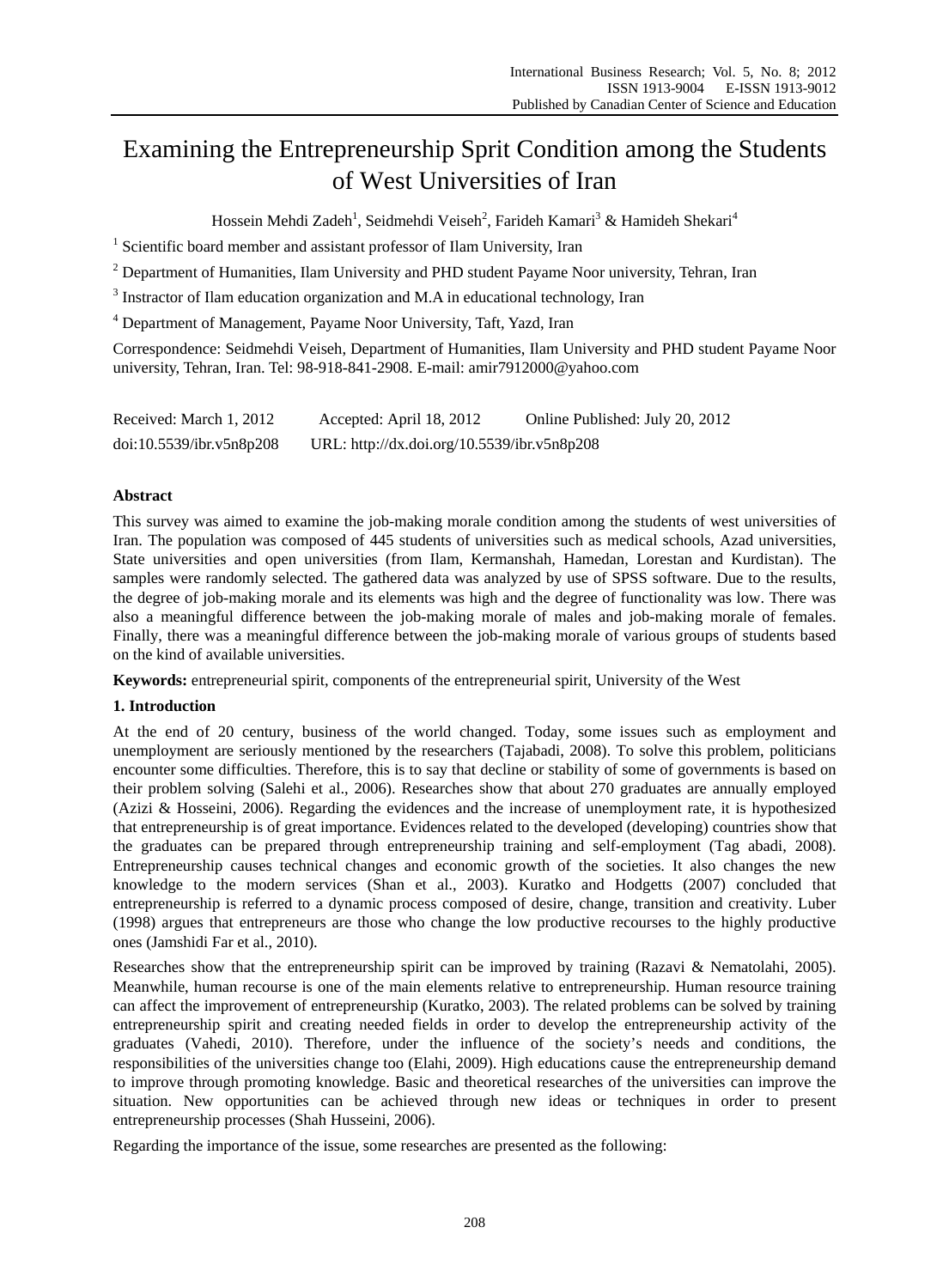Based on the results of their research, Shekar Shekan et al. (2002) concluded that there is a direct relationship between motivation of progress, creativity, self respect and entrepreneurship spirit of the students of Iran's Chamran University.

Another survey (HezarJaribi, 2003) revealed that there is a direct relationship between personal training, motivation of progress, risk- taking, autonomy, creativity and entrepreneurship.

Tajabadi (2008) concluded that there is no difference between men and women from their personal characteristics perspective. These characteristics include internal control center, autonomy, risk-taking, creativity and self respect.

In his survey about the performance of training programs, Salehi (2007) concluded that there is no difference between gender and entrepreneurship spirit of the students of Mazandaran's Universities.

Ali Beige et al. ( 2008) state that some of personal characteristics such as internal control center and risk-taking affect directly on the entrepreneurship spirit of the students. And concluded that the students have a better entrepreneurship spirit under the influence of autonomy, risk-taking, internal control center, motivation of progress and creativity. In this regard, there is no difference between males and females.

As illustrated in the figure below, 9 characteristics are regarded as the elements of entrepreneurship spirit.



Figure 1. Conceptual model of elements entrepreneurship spirit

This survey explores the total condition of entrepreneurship spirit of the students of Iran's western universities. In this regard, the survey is aimed to investigate the followings:

1- the degree of difference between the males and females' entrepreneurship spirit

2- the degree of difference between the averages of students' entrepreneurship spirit based on the kind of their educational place (the students of public universities, open universities, azad universities and medical schools)

#### **2. Research Method**

From its methodological perspective, this survey is descriptive. Population includes all students of public, azad and open universities and medical schools of Ilam, Hamadan, Lorestan and Kurdistan. The students are studying at the second semester of 2009 from whom 445 ones were randomly selected. In this survey, entrepreneurship spirit includes 9 elements (risk-taking, internal control center, success need, creativity, activism spirit, tolerance ambiguity, dream making, challenging spirit and opportunism spirit. 8 out of 9 elements were measured by use of standard questionnaire of Naeij et al. (2007). This questionnaire included 95 multiple choice questions. In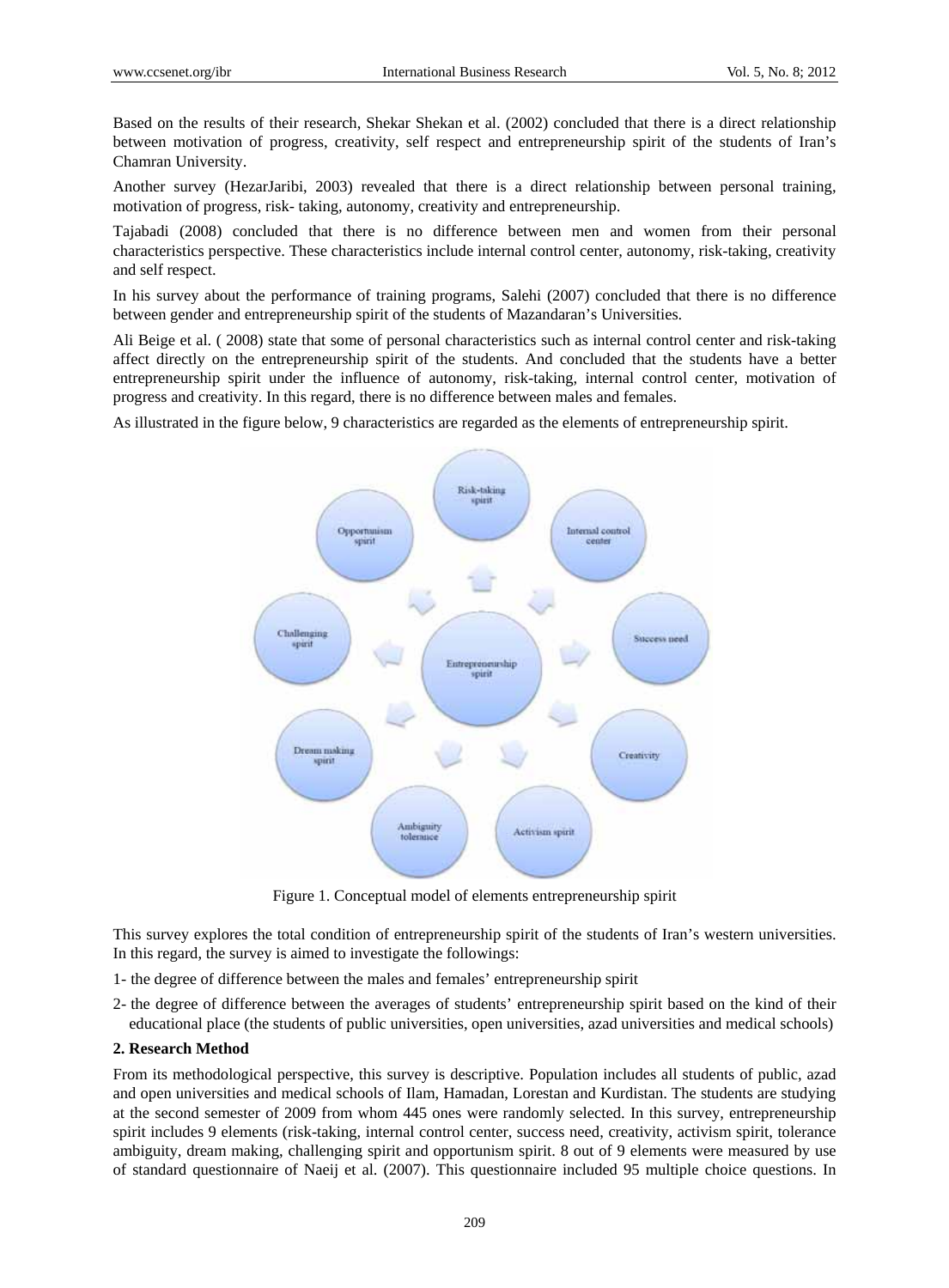order to measure the level of opportunism spirit, a questionnaire designed by Tajabadi et al. (2008) was used. The questionnaire included 18 multiple – choice questions. Therefore, opportunism was regarded as the ninth variable evaluated by a special scope (strongly low  $= 1$ , highly strong  $= 4$ ). In order to analyze data, the descriptive and the analytic method were used. The descriptive method included average and criterion evaluation, and the analytic method included t-test, variance analytic test and tailed test. The lowest meaningful difference (LSD) was also used.

## **3. Research Findings**

Respondents included 63.8% female and 36.2% male students. 34.6%, 22.9%, 21.6% and 20.9% of them were from public universities, medical schools, Azad universities and open universities, respectively. 73% of the respondents were B.A students, 11.9% were M.A students, 9.2% were PHD and 5.9 were associated of arts students.

As shown in table 1 entrepreneurship spirit of the respondents is extremely high. Although the levels of riskmaking (A = 2.79), creativity (A = 2.59) and dream making (A = 2.99), the level of internal control center (Average = 3.20), performance ( $a = 3.39$ ) and success ( $A = 3.17$ ) are high.

|    |                         |         |                            | <b>Reliability (95%)</b> |            |  |
|----|-------------------------|---------|----------------------------|--------------------------|------------|--|
|    | <b>Elements</b>         | Average | <b>Criterion deviation</b> | Min                      | <b>Max</b> |  |
|    | Activism spirit         | 3/39    | 0/024                      | 3/34                     | 3/44       |  |
| 2  | Internal control center | 3/20    | 0/023                      | 3/15                     | 3/24       |  |
| 3  | Success need            | 3/17    | 0/019                      | 3/13                     | 3/21       |  |
| 4  | Opportunism spirit      | 3/09    | 0/022                      | 3/05                     | 3/13       |  |
| 5  | Entrepreneurship spirit | 3/05    | 0/014                      | 3/02                     | 3/08       |  |
| 6  | Ambiguity tolerance     | 3/08    | 0/024                      | 3/03                     | 3/13       |  |
|    | Dream making spirit     | 2/99    | 0/026                      | 2/93                     | 3/04       |  |
| 8  | Challenging spirit      | 3/05    | 0/026                      | 3/00                     | 3/10       |  |
| 9  | Creativity              | 2/94    | 0/022                      | 2/91                     | 3/00       |  |
| 10 | Risk-taking spirit      | 2/79    | 0/023                      | 2/74                     | 2/83       |  |

Table 1. Total condition of entrepreneurship of the students

In order to test hypotheses, t-test was used. As seen in table 2, there is a meaningful difference between the success of females and males (t = 2.1717, sig = 0.007). The degree of males success requirement (A = 3.10, criterion deviation = 34%) is more than females ( $A = 3.21$ , criterion deviation = 24%). Also, there is a meaningful difference between the performance spirit ( $t = 4.484$ , sig = 0.000) of males and females. The degree of activism spirit of females is more than the males.

Table 2. The t-test used for comparing the entrepreneurship of the students

| Elements                | Gender | Average | Criterion deviation | t        | sig   | Results |
|-------------------------|--------|---------|---------------------|----------|-------|---------|
| Risk-taking spirit      | F      | 2/77    | 28%                 | $-0/722$ | 0/471 | $F=M$   |
|                         | М      | 2/80    | 39%                 |          |       |         |
| Internal control center | F      | 3/22    | 29%                 | 1/508    | 0/132 | $F=M$   |
|                         | М      | 3/15    | 39%                 |          |       |         |
| Success need            | F      | 3/21    | 24%                 | 2/717    | 0/007 | F< M    |
|                         | M      | 3/10    | 34%                 |          |       |         |
| Creativity              | F      | 2/96    | 28%                 | 0/563    | 0/574 | $F=M$   |
|                         | M      | 2/94    | 36%                 |          |       |         |
| Activism spirit         | F      | 3/47    | 28%                 | 4/484    | 0/000 | F < M   |
|                         | M      | 3/25    | 44%                 |          |       |         |
| Ambiguity tolerance     | F      | 3/07    | 30%                 | $-0/271$ | 0/787 | $F=M$   |
|                         | M      | 3/09    | 43%                 |          |       |         |
| Dream making spirit     | F      | 2/98    | 31%                 | $-0/343$ | 0/732 | $F=M$   |
|                         | M      | 3/00    | 47%                 |          |       |         |
| Challenging spirit      | F      | 3/06    | 30%                 | 0/529    | 0/597 | $F=M$   |
|                         | M      | 3/03    | 49%                 |          |       |         |
| Opportunism spirit      | F      | 3/11    | 25%                 | 1/065    | 0/288 | $F=M$   |
|                         | M      | 3/06    | 41%                 |          |       |         |
| Entrepreneurship spirit | F      | 3/06    | 17%                 | 1/519    | 0/129 | $F=M$   |
|                         | M      | 3/02    | 25%                 |          |       |         |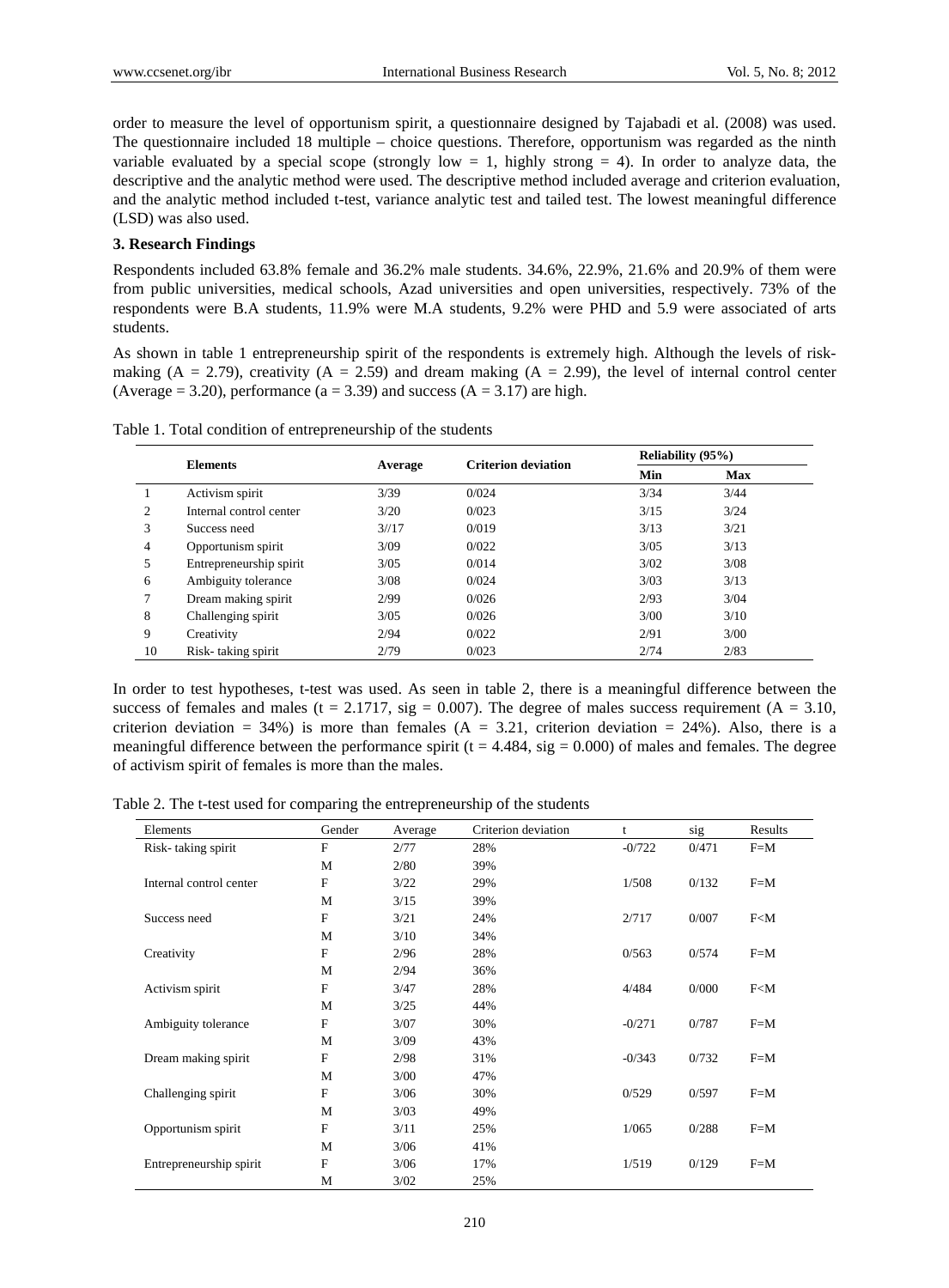Based on the results, there is no difference between the entrepreneurship spirit (sig  $=$  .29) and the elements such as risk – taking (sig = .471), ambiguity tolerance (sig = .787), dreaminess (sig = .732), challenging spirit (sig  $=$  .597) and opportunism spirit (sig  $=$  .288).

The variance test was used in order to examine the difference between entrepreneurship spirit and its elements. As illustrated in table 3, there is a significant difference between risk – taking spirit (sig = .012, F = 3.707), internal control center (sig = 13%, F = 3.648), success requirement (F = 2.622, sig = 50%), and activism spirit (F  $= 6.064$ , sig  $= 0.000$ ) relative to the students. Moreover, the LSD test was used in order to investigate the significant difference between the elements of each group.

| Elements                | University | Average | Criterion deviation | $\boldsymbol{\mathrm{F}}$ | Sig   | result                       |
|-------------------------|------------|---------|---------------------|---------------------------|-------|------------------------------|
| Risk-taking spirit      | Medical    | 2/76    | %47                 | 3/707                     | 0/012 | Medial schools< public,      |
|                         | school     | 2/82    | %39                 |                           |       | azad, open universities      |
|                         | Public U   | 2/73    | % 44                |                           |       |                              |
|                         | Open U     | 2/88    | % 52                |                           |       |                              |
|                         | Azad U     |         |                     |                           |       |                              |
| Internal control center | Medical    | 3/30    | % 41                | 3/648                     | 0/013 | Medial schools> public,      |
|                         | school     | 3/32    | % 40                |                           |       | azad, open universities      |
|                         | Public U   | 3/15    | % 50                |                           |       |                              |
|                         | Open U     | $3/08$  | % 56                |                           |       |                              |
|                         | Azad U     |         |                     |                           |       |                              |
| Success need            | Medical    | 3/21    | % 38                | 2/622                     | 0/050 | Medial schools> public,      |
|                         | school     | $3/20$  | % 35                |                           |       | azad, open universities      |
|                         | Public U   | 3/17    | % 41                |                           |       |                              |
|                         | Open U     | 3/07    | % 43                |                           |       |                              |
|                         | Azad U     |         |                     |                           |       |                              |
| Creativity              | Medical    | 2/94    | %41                 | 0/942                     | 0/420 | Medial schools=public, azad, |
|                         | school     | $3/00$  | % 39                |                           |       | open universities            |
|                         | Public U   | 2/96    | % 50                |                           |       |                              |
|                         | Open U     | 2/90    | % 48                |                           |       |                              |
|                         | Azad U     |         |                     |                           |       |                              |
| Activism spirit         | Medical    | 3/50    | %41                 | 6/064                     | 0/000 | Medial schools= public,      |
|                         | school     | 3/40    | % 42                |                           |       | azad, open universities      |
|                         | Public U   | 3/45    | % 54                |                           |       |                              |
|                         | Open U     | 3/21    | % 57                |                           |       |                              |
|                         | Azad U     |         |                     |                           |       |                              |
| Ambiguity tolerance     | Medical    | 3/10    | % 44                | 2/553                     | 0/055 | Medial schools= public,      |
|                         | school     | 3/14    | % 44                |                           |       | azad, open universities      |
|                         | Public U   | 2/95    | % 59                |                           |       |                              |
|                         | Open U     | 3/07    | % 50                |                           |       |                              |
|                         | Azad U     |         |                     |                           |       |                              |
| Dream making spirit     | Medical    | 3/01    | % 47                | 0/100                     | 0/960 | Medial schools=public, azad, |
|                         | school     | 2/98    | % 47                |                           |       | open universities            |
|                         | Public     | 2/97    | % 61                |                           |       |                              |
|                         | Open U     | 2/98    | %58                 |                           |       |                              |
|                         | Azad U     |         |                     |                           |       |                              |
| Challenging spirit      | Medical    | 3/06    | % 50                | 0/651                     | 0/583 | Medial schools= public,      |
|                         | school     | 3/09    | % 45                |                           |       | azad, open universities      |
|                         | Public U   | 3/01    | % 59                |                           |       |                              |
|                         | Open U     | 3/01    | % 62                |                           |       |                              |
|                         | Azad U     |         |                     |                           |       |                              |
| Opportunism Spirit      | Medical    | 3/11    | % 39                | 0/983                     | 0/400 | Medial schools= public,      |
|                         | school     | 3/13    | % 37                |                           |       | azad, open universities      |
|                         | Public U   | 3/05    | % 51                |                           |       |                              |
|                         | Open U     | $3/04$  | % 50                |                           |       |                              |
|                         | Azad U     |         |                     |                           |       |                              |
| Entrepreneurship spirit | Medical    | 3/06    | % 25                | 0/703                     | 0/166 | Medial schools= public,      |
|                         | school     | $3/09$  | % 26                |                           |       | azad, open universities      |
|                         | Public U   | $3/02$  | % 30                |                           |       |                              |
|                         | Open U     | 3/01    | % 31                |                           |       |                              |
|                         | Azad U     |         |                     |                           |       |                              |

Table 3. The variance analysis test and the LSD test related to the comparison of the degree of students entrepreneurship spirit and its elements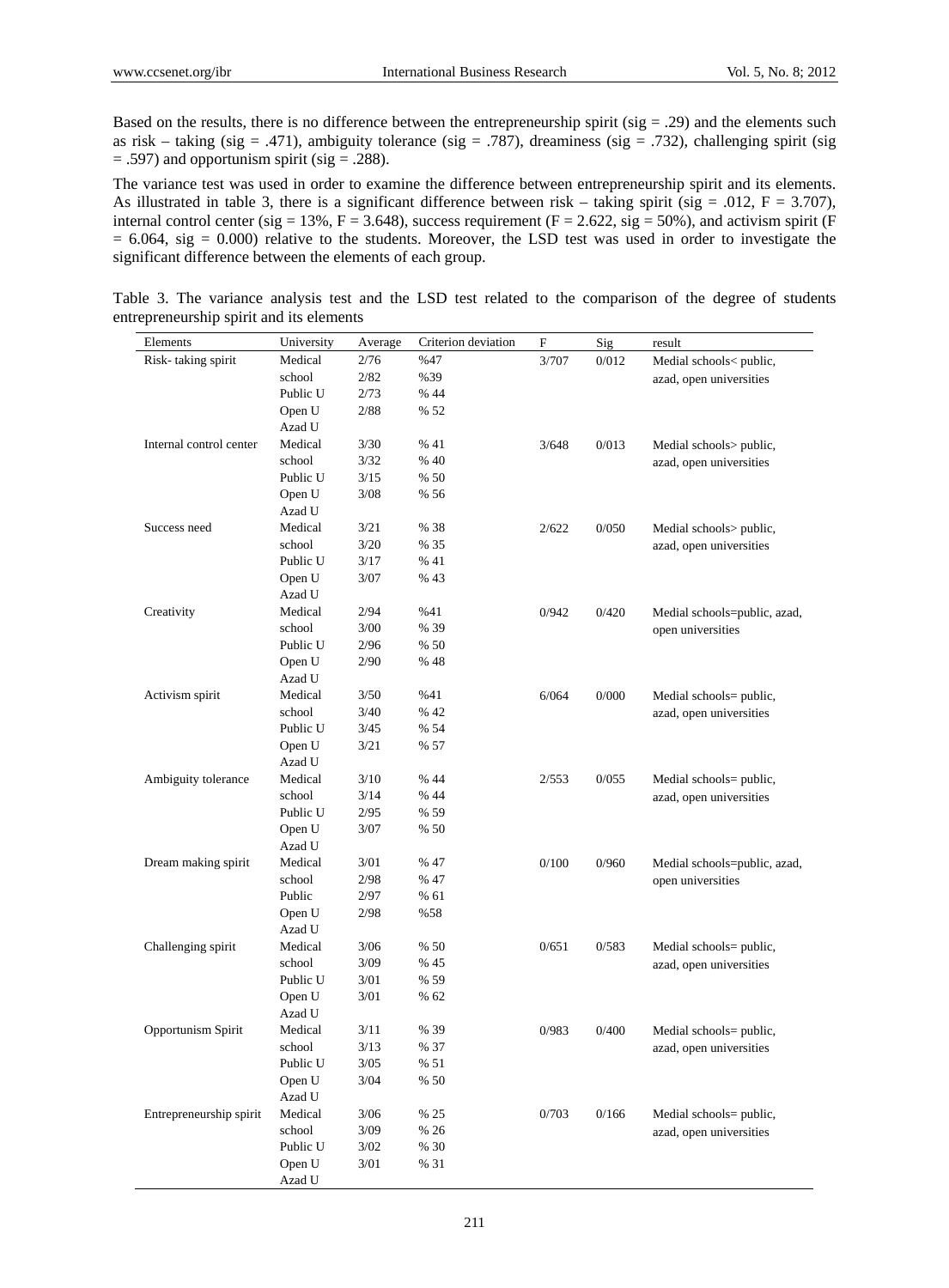One of the results (table 3), the risk- taking spirit of the students of medical school (sig  $= 2.67$ ,  $F = 47\%$ ) is less than the other groups.

Also, the internal control center of the students of medical schools (sig =  $3.08$ , F =  $56\%$ ) is more than the others. These students need more success compare to the other students. The activism spirit of the students of medical schools is more than the other students.

The results of variance analysis test show that there is no significant difference between the all students creativity (sig = .420) of ambiguity tollerance (sig = 55%), dream – making (sig = .960), challenging (sig = .583), activism spirit (sig  $= .166$ ).

### **4. Conclusion**

According to the results, the entrepreneurship spirit of the students of Iran's western universities is highly desired. Also, the success need and the activism spirit of the girls is more than the boys (Rezaee & Rahsepar, 2009). These results are not proportional to the results of the researches done by Rostami & Salehi Omran (1386) and Ali beigi et al. (2008). During recent years, self employment of the women has improved. This is because entrepreneurship prepares a situation in which the women can reach their objectives. Results show that there is no direct difference between the entrepreneurship of various universities, but there is a direct difference between risk – taking spirit, internal control center, success need and activism spirit of the students based on their education place. Therefore, the students of medical schools have a weaker risk – taking spirit but they have a stronger control center and activism spirit in comparison with the other students. There is no evidence to show that the other researchers have the same results. Therefore, this comparison is mainly on the basis of educational field.

## **References**

- Alahi, F. (2009). Evaluation of the effectiveness of their online students in creating an entrepreneurial spirit. (Thesis MA). Islamic Azad University, Kermanshah.
- Ali Beigi, A., Athari, Z., & Barani, S. H. (2008). The entrepreneurial spirit of students a case study of agricultural applications of Kermanshah, the National Seminar on Entrepreneurship Development in Agriculture. Applied Science Education, March 2008, Kermanshah, Iran.
- Azizi, M., & Sabaghian, G. (2009). Comparing the characteristics of male and female entrepreneurs. *Encyclopedia of Entrepreneurship, 2*, 65-73.
- Hezar Jaribi, J. (2003). Review of entrepreneurial graduates in the humanities and social-cultural issues in Tehran. (PhD thesis). Faculty of Literature and Humanities Tehran University.
- Jamshidi, F. M., Khorrami, L. A., & Raheli. H. (2010). Examined factors affecting the entrepreneurial spirit of students of Tabriz Faculty of Agriculture. *Agricultural Extension and Research*, Third Year, No. 3. pp. 35-49.
- Kordnaejj, A., Zali, M., Hooman, H., & Shams, S. H. (2007). Instruments measuring personality traits entrepreneur. Tarbiat Modarres University, pp. 220-236.
- Kuratko, D. F., & Donaed, F. (2003). Entrepreneurship Education: Emerging Trends and Challenges for the 21st Sentry. *Coleman White Paper Series*, 2003.
- Kuratko, D. F., & Hodgetts, R. M. (2007). *Entrepreneur, ship: Theory, process, Practice*. Mason, OH: south-western college publishers.
- Razavi, N. (2005). *Concepts of entrepreneurship and Generalities* (pp. 10-22). New York, No. 3677.
- Rezaei, M. H., & Rahsepar, T. (2009). Examine how the entrepreneurial characteristics of Islamic Azad University, Fars, Journal - a new approach for research in educational management, Second Year, No. IV, Summer 2009, pp. 62-45.
- Salehi, O. A. (2007). Higher education and fostering entrepreneurial spirit in the University of Mazandaran. Proceedings of *Conference on Entrepreneurship*, Management Sciences, Iran, pp. 135-151.
- Shan, S., Locke, E., & Collin, C. (2003). Entrepreneurial motivation. *Human resource management Review, 13*, 257-279. http://dx.doi.org/10.1016/S1053-4822(03)00017-2
- Shekarshekan, H., Bromandnassab, M., Najarian, B., & Shahny Yelaghi, M. ( 2002). The relationship of simple and multiple creativity, self-esteem, achievement motivation and entrepreneurship at the University of